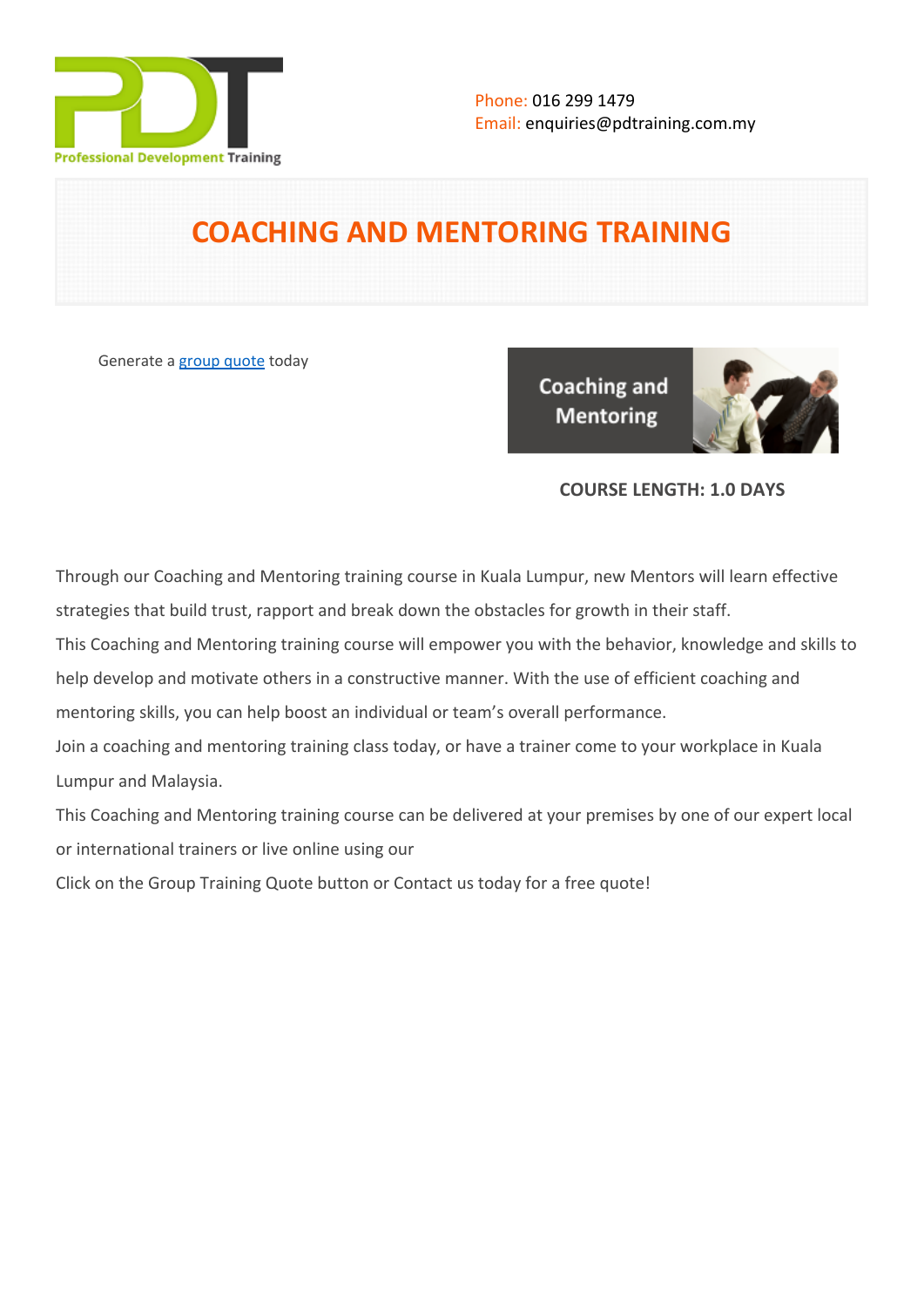#### **COACHING AND MENTORING TRAINING COURSE OUTLINE**

#### **FOREWORD**

In today's environment of changing technology and evolving organizations in Malaysia, coaching can create a strong competitive advantage. It provides continuous learning and develops people to meet current and future needs. Business mentoring and coaching is an investment that you make in developing your key resource people for the long-term benefit of the organization.

About 6 out of 10 (59%) organizations currently offer coaching or other developmental counselling to their managers and executives, according to a nationwide survey of more than 300 companies conducted by Manchester, a human capital consulting firm. Another 20% of organizations said they plan to offer such coaching within the next year.

Productivity happens when managers can develop strong relationships with their employees. Executive coaching builds the capability of managers to help their employees with the intangible elements of human relationships. This Coaching and Mentoring Training program will help you turn performance management into a collaborative process that benefits everyone.

#### **OUTCOMES**

#### **In this course participants will:**

- Understand the G.R.O.W. model and apply it
- Learn to set appropriate, effective goals using the S.M.A.R.T. technique
- Learn how to recognize the current state or reality of an employee's situation
- Learn to identify coaching and mentoring options for your employees, creating a preliminary plan with action steps
- Learn how to develop a complete plan, including motivational opportunities to drive accomplishment
- Understand the importance of building & fostering trust with employees
- Master the art of giving effective feedback while maintaining trust
- Recognize & overcome common obstacles that are holding employees back
- Know when it is the right time to stop coaching an employee
- Learn to continue to transition an employee to other opportunities for continued growth

#### **MODULES**

#### **Lesson 1: Getting Started**

Workshop Objectives

### **Lesson 2: Understanding Coaching and Mentoring**

- What is Coaching?
- What is Mentoring?